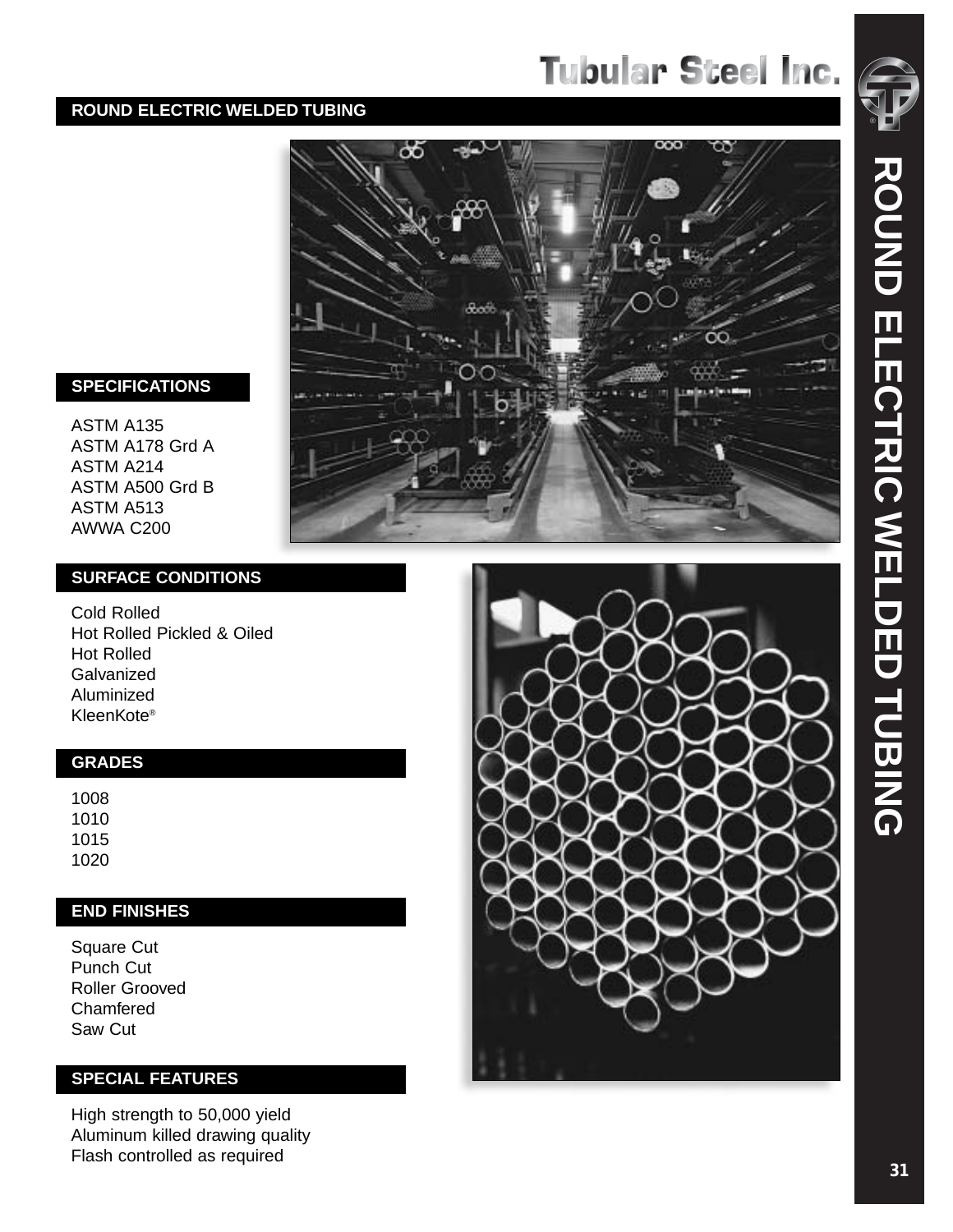

| O.D.                        | <b>WALL</b> | WT./FT. | O.D.                    | <b>WALL</b> | WT./FT. |
|-----------------------------|-------------|---------|-------------------------|-------------|---------|
| $5/16$ <sup>"</sup>         | .035"       | 0.104   | $\frac{3}{4}$ " (cont.) | .109"       | 0.746   |
|                             | .049"       | 0.138   |                         | .120"       | 0.807   |
|                             | .065"       | 0.171   |                         | .134"       | 0.882   |
| $3/8$ "                     | .035"       | 0.127   | 13/16                   | .035"       | 0.290   |
|                             | .042"       | 0.149   |                         | .065"       | 0.519   |
|                             | .049"       | 0.171   |                         | .083"       | 0.646   |
|                             | .065"       | 0.215   |                         | .095"       | 0.727   |
| .405" (1/8" Pipe Size)      | .035"       | 0.139   |                         | .120"       | 0.887   |
|                             | .065"       | 0.237   | .840" (1/2" Pipe Size)  | .065"       | 0.538   |
| 7/16                        | .035"       | 0.151   |                         | .083"       | 0.671   |
|                             | .049"       | 0.204   |                         | .095"       | 0.756   |
|                             | .058"       | 0.235   |                         | .109"       | 0.851   |
|                             | .065        | 0.259   | $7/8$ <sup>11</sup>     | .035"       | 0.314   |
| $\frac{1}{2}$               | .035"       | 0.174   |                         | .049"       | 0.432   |
|                             | .042"       | 0.205   |                         | .065"       | 0.562   |
|                             | .049"       | 0.236   |                         | .072"       | 0.617   |
|                             | .058"       | 0.274   |                         | .083"       | 0.702   |
|                             | .065"       | 0.302   |                         | .095"       | 0.791   |
|                             | .072"       | 0.329   |                         | .109"       | 0.892   |
|                             | .083"       | 0.370   |                         | .120"       | 0.968   |
| .540" (1/4" Pipe Size)      | .042"       | 0.223   |                         | .134"       | 1.060   |
| $\frac{9}{16}$ "            | .035"       | 0.197   | .922"                   | .049"       | 0.457   |
|                             | .065"       | 0.346   | $15/16$ <sup>11</sup>   | .035"       | 0.337   |
| $\frac{5}{8}$ <sup>11</sup> | .035"       | 0.221   |                         | .065"       | 0.605   |
|                             | .042"       | 0.262   |                         | .083"       | 0.757   |
|                             | .049"       | 0.301   |                         | .095"       | 0.854   |
|                             | .065"       | 0.389   | .995"                   | .065"       | 0.646   |
|                             | .072"       | 0.425   |                         | .083"       | 0.808   |
|                             | .083"       | 0.480   |                         | .095"       | 0.913   |
|                             | .095"       | 0.538   |                         | .109"       | 1.031   |
| 11/16                       | .035"       | 0.244   |                         | .120"       | 1.121   |
|                             | .049"       | 0.334   | 1"                      | .035"       | 0.361   |
|                             | .065"       | 0.432   |                         | .042"       | 0.430   |
|                             | .083"       | 0.536   |                         | .049"       | 0.498   |
| .706"                       | .042"       | 0.298   |                         | .065"       | 0.649   |
| $\frac{3}{4}$ "             | .035"       | 0.267   |                         | .072"       | 0.714   |
|                             | .049"       | 0.367   |                         | .083"       | 0.813   |
|                             | .065"       | 0.476   |                         | .095"       | 0.918   |
|                             | .072"       | 0.521   |                         | .109"       | 1.037   |
|                             | .083"       | 0.591   |                         | .120"       | 1.128   |
|                             | .095"       | 0.665   |                         |             |         |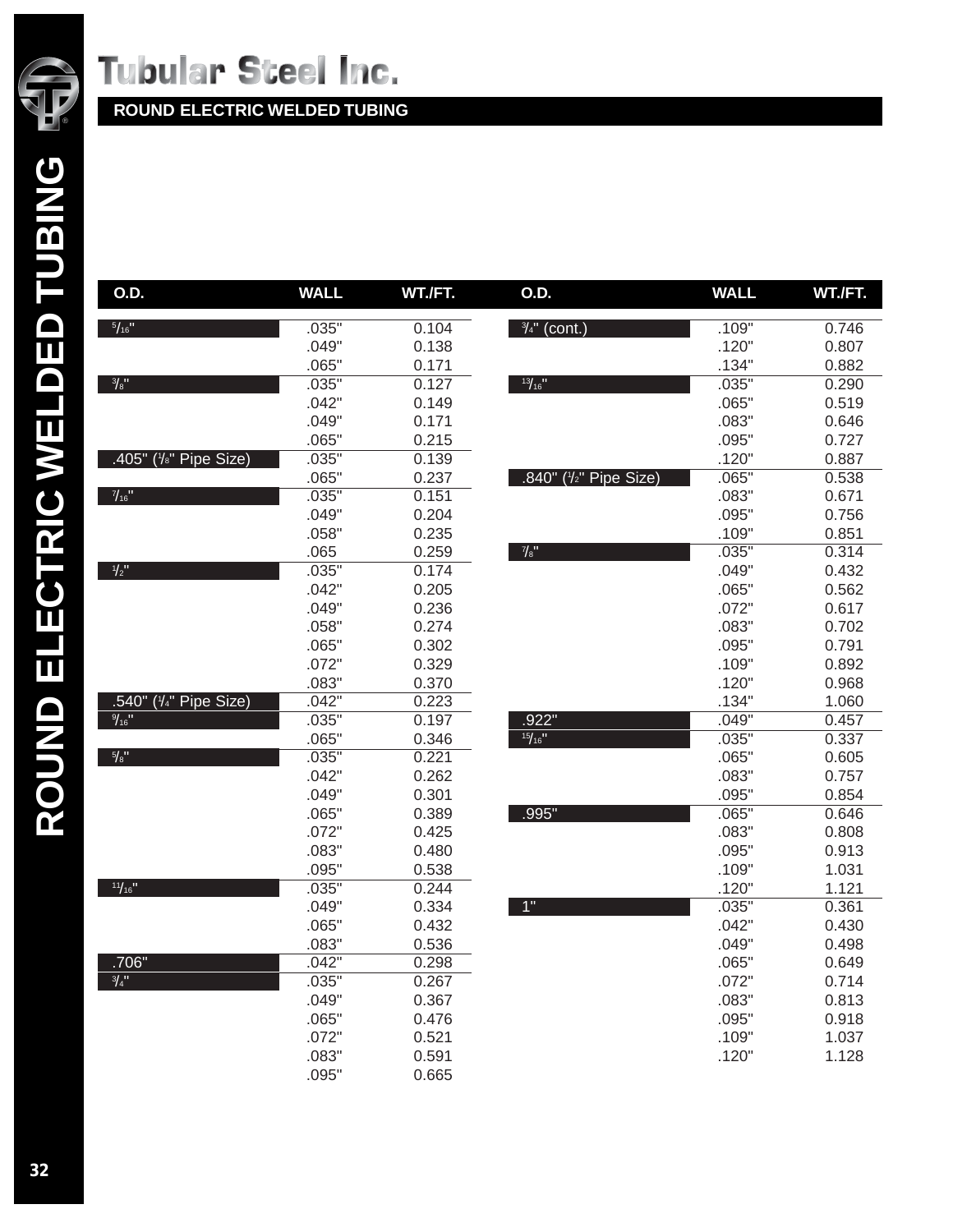| O.D.                    | <b>WALL</b> | WT./FT. | O.D.                  | <b>WALL</b> | WT./FT. |
|-------------------------|-------------|---------|-----------------------|-------------|---------|
| $1"$ (cont.)            | .134"       | 1.239   | $1^{5/16}$ " (cont.)  | .120"       | 1.528   |
|                         | .148"       | 1.347   |                       | .134"       | 1.686   |
| 1.050" (3/4" Pipe Size) | .083"       | 0.857   | 1.315" (1" Pipe Size) | .065"       | 0.868   |
|                         | .095"       | 0.969   |                       | .083"       | 1.092   |
|                         | .109"       | 1.095   |                       | .109"       | 1.404   |
|                         | .120"       | 1.192   |                       | .120"       | 1.532   |
| 11/16                   | .035"       | 0.384   | $1\frac{3}{8}$ "      | .049"       | 0.694   |
|                         | .049"       | 0.530   |                       | .065"       | 0.909   |
|                         | .065"       | 0.692   |                       | .083"       | 1.145   |
|                         | .072"       | 0.761   |                       | .095"       | 1.299   |
|                         | .083"       | 0.868   |                       | .109"       | 1.474   |
|                         | .109"       | 1.109   |                       | .120"       | 1.608   |
| $1\frac{1}{8}$          | .028"       | 0.328   |                       | .134"       | 1.776   |
|                         | .035"       | 0.407   |                       | .148"       | 1.939   |
|                         | .042"       | 0.486   | 17/16                 | .065"       | 0.953   |
|                         | .049"       | 0.563   |                       | .083"       | 1.200   |
|                         | .065"       | 0.736   |                       | .120"       | 1.688   |
|                         | .083"       | 0.924   |                       | .134"       | 1.865   |
|                         | .095"       | 1.045   | $1\frac{1}{2}$        | .035"       | 0.548   |
|                         | .109"       | 1.183   |                       | .042"       | 0.654   |
|                         | .120"       | 1.288   |                       | .049"       | 0.759   |
|                         | .134"       | 1.418   |                       | .065"       | 0.996   |
| 1.163"                  | .065"       | 0.762   |                       | .083"       | 1.256   |
| $1\frac{3}{16}$         | .049"       | 0.596   |                       | .095"       | 1.426   |
|                         | .065"       | 0.780   |                       | .109"       | 1.619   |
|                         | .109"       | 1.256   |                       | .120"       | 1.769   |
| 1.245"                  | .120"       | 1.448   |                       | .134"       | 1.955   |
| $1\frac{1}{4}$          | .035"       | 0.454   |                       | .148"       | 2.137   |
|                         | .049"       | 0.629   |                       | .156"       | 2.239   |
|                         | .065"       | 0.823   |                       | .188"       | 2.634   |
|                         | .072"       | 0.906   | $1\%$ <sup>1</sup>    | .065"       | 1.039   |
|                         | .083"       | 1.034   |                       | .083"       | 1.311   |
|                         | .095"       | 1.172   |                       | .095"       | 1.488   |
|                         | .109"       | 1.328   |                       | .120"       | 1.849   |
|                         | .120"       | 1.448   | $1\frac{5}{8}$ "      | .035"       | 0.594   |
|                         | .134"       | 1.597   |                       | .049"       | 0.825   |
|                         | .148"       | 1.742   |                       | .065"       | 1.083   |
| 15/16"                  | .065"       | 0.866   |                       | .072"       | 1.194   |
|                         | .083"       | 1.089   |                       | .083"       | 1.367   |
|                         | .095"       | 1.235   |                       | .095"       | 1.552   |
|                         | .109"       | 1.400   |                       | .109"       | 1.765   |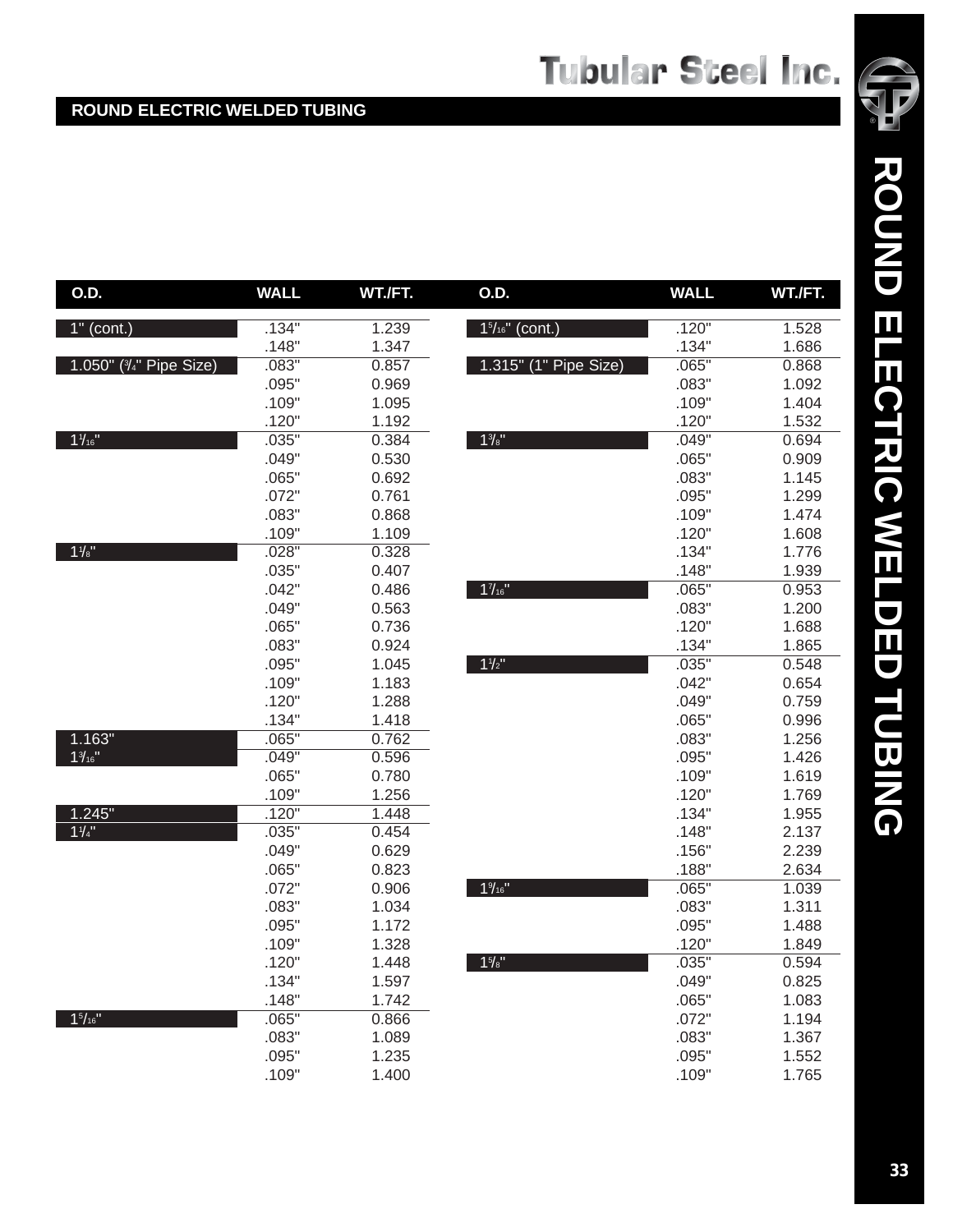

| O.D.                     | <b>WALL</b> | WT./FT. | O.D.                     | <b>WALL</b> | WT./FT. |
|--------------------------|-------------|---------|--------------------------|-------------|---------|
| 1%" (cont.)              | .120"       | 1.929   | 1%" (cont.)              | .188"       | 3.387   |
|                          | .134"       | 2.134   | 1.900" (11/2" Pipe Size) | .065"       | 1.274   |
|                          | .156"       | 2.447   |                          | .083"       | 1.611   |
|                          | .188"       | 2.885   |                          | .095"       | 1.831   |
| 1.660" (11/4" Pipe Size) | .065"       | 1.107   |                          | .109"       | 2.085   |
|                          | .083"       | 1.398   |                          | .120"       | 2.281   |
|                          | .095"       | 1.588   |                          | .134"       | 2.527   |
|                          | .109"       | 1.806   | 2"                       | .035"       | 0.735   |
|                          | .120"       | 1.974   |                          | .049"       | 1.021   |
|                          | .134"       | 2.184   |                          | .065"       | 1.343   |
| $1^{11}/16$              | .049"       | 0.858   |                          | .083"       | 1.699   |
|                          | .065"       | 1.127   |                          | .095"       | 1.933   |
|                          | .120"       | 2.010   |                          | .109"       | 2.201   |
| $1^{3}/4$                | .035"       | 0.641   |                          | .120"       | 2.409   |
|                          | .049"       | 0.890   |                          | .134"       | 2.670   |
|                          | .065"       | 1.170   |                          | .148"       | 2.927   |
|                          | .072"       | 1.290   |                          | .156"       | 3.072   |
|                          | .083"       | 1.478   |                          | .165"       | 3.234   |
|                          | .095"       | 1.679   |                          | .188"       | 3.638   |
|                          | .109"       | 1.910   | $2\frac{1}{8}$           | .049"       | 1.086   |
|                          | .120"       | 2.089   |                          | .065"       | 1.430   |
|                          | .134"       | 2.313   |                          | .083"       | 1.810   |
|                          | .148"       | 2.532   |                          | .095"       | 2.060   |
|                          | .156"       | 2.656   |                          | .109"       | 2.347   |
|                          | .165"       | 2.793   |                          | .120"       | 2.570   |
|                          | .188"       | 3.136   |                          | .134"       | 2.849   |
| $1^{13}/_{16}$ "         | .035"       | 0.664   |                          | .148"       | 3.125   |
|                          | .049"       | 0.923   |                          | .188"       | 3.889   |
|                          | .065"       | 1.213   | $2\frac{3}{16}$ "        | .049"       | 1.119   |
|                          | .083"       | 1.533   |                          | .095"       | 2.123   |
|                          | .120"       | 2.168   |                          | .109"       | 2.420   |
| $1\frac{7}{8}$           | .035"       | 0.688   |                          | .120"       | 2.650   |
|                          | .049"       | 0.956   |                          | .156"       | 3.385   |
|                          | .065"       | 1.257   | $2^{1/4}$                | .035"       | 0.828   |
|                          | .083"       | 1.589   |                          | .049"       | 1.152   |
|                          | .095"       | 1.806   |                          | .065"       | 1.517   |
|                          | .109"       | 2.056   |                          | .072"       | 1.675   |
|                          | .120"       | 2.249   |                          | .083"       | 1.921   |
|                          | .134"       | 2.492   |                          | .095"       | 2.186   |
|                          | .165"       | 3.013   |                          | .109"       | 2.492   |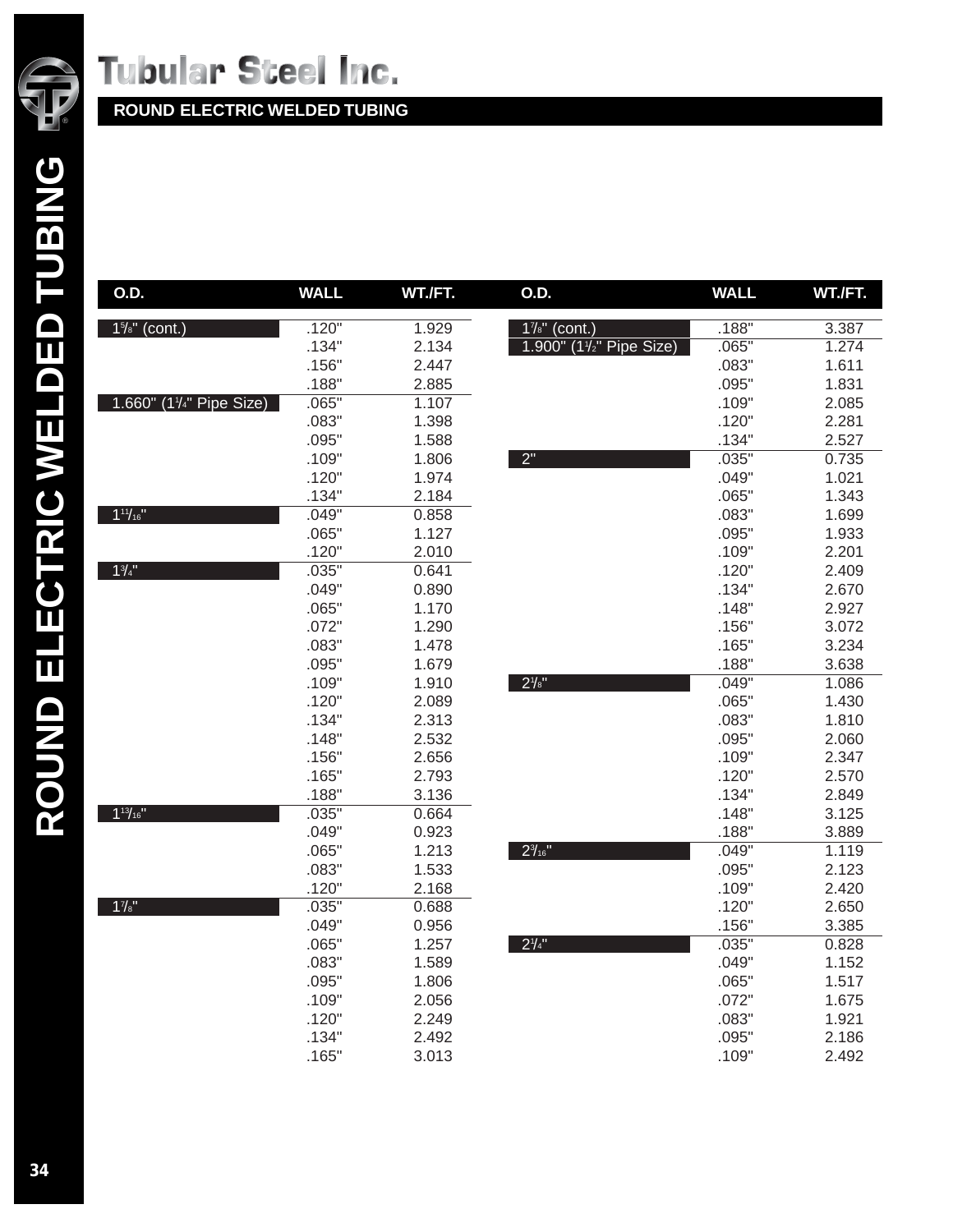| <b>O.D.</b>                     | <b>WALL</b> | WT./FT. | O.D.                    | <b>WALL</b> | WT./FT. |
|---------------------------------|-------------|---------|-------------------------|-------------|---------|
| $2\frac{1}{4}$ " (cont.)        | .120"       | 2.730   | $2^{5/s}$ " (cont.)     | .083"       | 2.253   |
|                                 | .134"       | 3.028   |                         | .095"       | 2.567   |
|                                 | .148"       | 3.323   |                         | .109"       | 2.929   |
|                                 | .165"       | 3.674   |                         | .120"       | 3.210   |
|                                 | .188"       | 4.140   |                         | .134"       | 3.565   |
|                                 | .250"       | 4.672   |                         | .188"       | 4.893   |
| $2^{5}/_{16}$                   | .083"       | 1.977   | $2^{3}/4$               | .049"       | 1.413   |
|                                 | .095"       | 2.250   |                         | .065"       | 1.864   |
|                                 | .165"       | 3.785   |                         | .083"       | 2.364   |
|                                 | .188"       | 4.265   |                         | .095"       | 2.694   |
| $2\frac{3}{8}$ " (2" Pipe Size) | .049"       | 1.217   |                         | .109"       | 3.074   |
|                                 | .065"       | 1.604   |                         | .120"       | 3.371   |
|                                 | .072"       | 1.771   |                         | .134"       | 3.744   |
|                                 | .083"       | 2.032   |                         | .148"       | 4.113   |
|                                 | .095"       | 2.313   |                         | .156"       | 4.322   |
|                                 | .109"       | 2.638   |                         | .188"       | 5.144   |
|                                 | .120"       | 2.890   |                         | .250"       | 6.675   |
|                                 | .134"       | 3.207   | 27/8" (21/2" Pipe Size) | .065"       | 1.951   |
|                                 | .148"       | 3.520   |                         | .083"       | 2.475   |
|                                 | .165"       | 3.894   |                         | .095"       | 2.821   |
|                                 | .188"       | 4.391   |                         | .109"       | 3.220   |
| $2^{1/2}$                       | .049"       | 1.283   |                         | .120"       | 3.531   |
|                                 | .065"       | 1.690   |                         | .165"       | 4.776   |
|                                 | .072"       | 1.867   |                         | .188"       | 5.390   |
|                                 | .083"       | 2.143   |                         | .203"       | 5.793   |
|                                 | .095"       | 2.440   |                         | .220"       | 6.238   |
|                                 | .109"       | 2.783   | 3"                      | .049"       | 1.544   |
|                                 | .120"       | 3.050   |                         | .065"       | 2.037   |
|                                 | .134"       | 3.386   |                         | .072"       | 2.252   |
|                                 | .148"       | 3.718   |                         | .083"       | 2.586   |
|                                 | .165"       | 4.115   |                         | .095"       | 2.947   |
|                                 | .188"       | 4.642   |                         | .109"       | 3.365   |
|                                 | .203"       | 4.980   |                         | .120"       | 3.691   |
|                                 | .220"       | 5.357   |                         | .134"       | 4.102   |
|                                 | .238"       | 5.750   |                         | .148"       | 4.508   |
|                                 | .250"       | 6.008   |                         | .156"       | 4.738   |
| $2\%$ <sup>16"</sup>            | .065"       | 1.734   |                         | .165"       | 4.996   |
|                                 | .083"       | 2.198   |                         | .188"       | 5.646   |
|                                 | .165"       | 4.226   |                         | .203"       | 6.064   |
|                                 | .188"       | 4.769   |                         | .220"       | 6.532   |
| $2^{5}/s$                       | .065"       | 1.777   |                         | .238"       | 7.021   |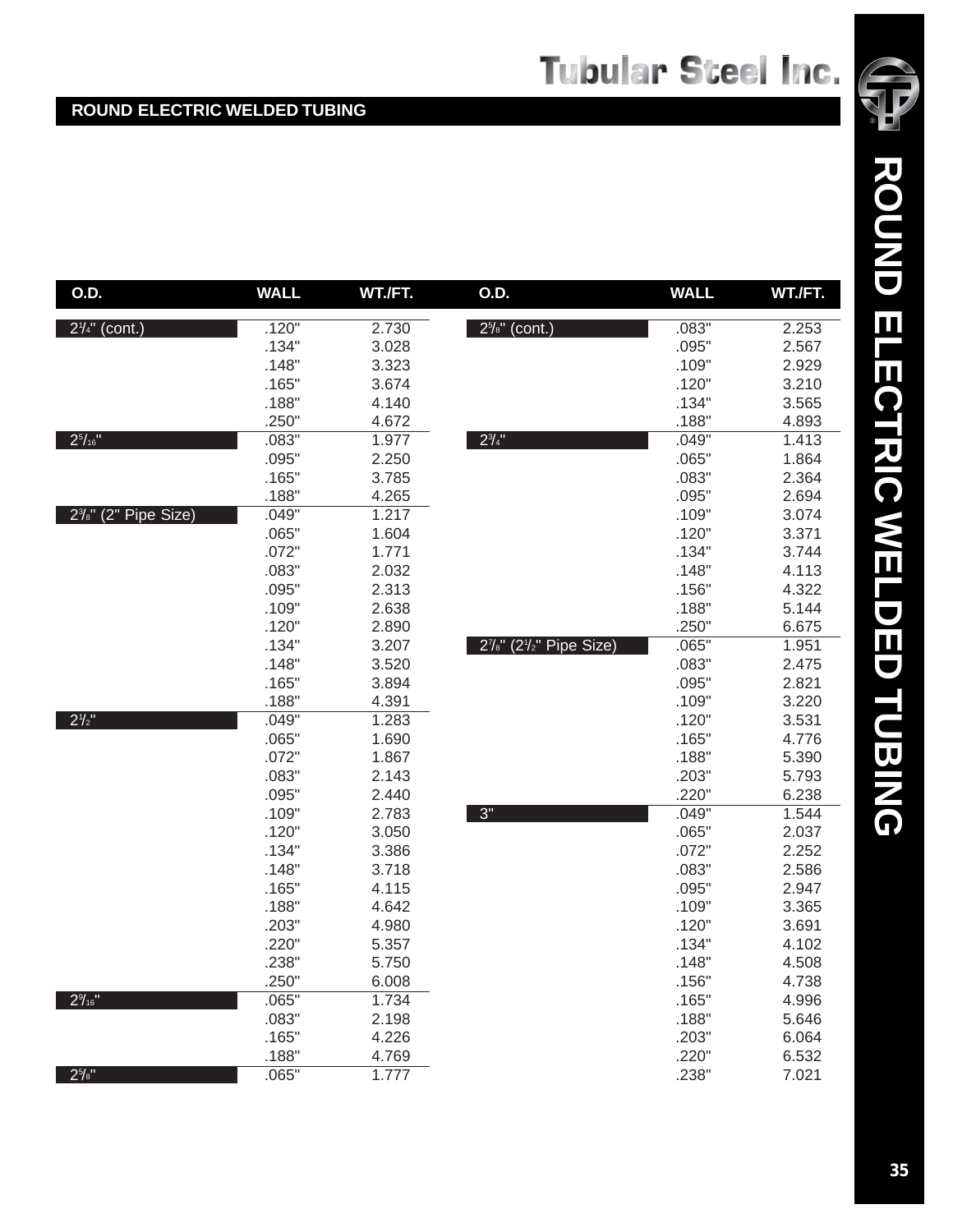

| O.D.                 | <b>WALL</b> | WT./FT. | O.D.                                    | <b>WALL</b> | WT./FT. |
|----------------------|-------------|---------|-----------------------------------------|-------------|---------|
| 3" (cont.)           | .250"       | 7.343   | 3 <sup>3</sup> / <sub>4</sub> " (cont.) | .083"       | 3.251   |
|                      | .281"       | 8.160   |                                         | .120"       | 4.652   |
| $3\frac{1}{8}$       | .065"       | 2.124   |                                         | .134"       | 5.175   |
|                      | .083"       | 2.697   |                                         | .188"       | 7.152   |
|                      | .095"       | 3.074   |                                         | .238"       | 8.927   |
|                      | .134"       | 4.280   | $3^{7}/s$                               | .188"       | 7.403   |
|                      | .188"       | 5.897   |                                         | .203"       | 7.961   |
| $3^{1/4}$            | .065"       | 2.211   | $4"$ ( $3\frac{1}{2}$ " Pipe Size)      | .065"       | 2.732   |
|                      | .083"       | 2.807   |                                         | .083"       | 3.472   |
|                      | .095"       | 3.201   |                                         | .095"       | 3.9/62  |
|                      | .120"       | 4.011   |                                         | .109"       | 4.530   |
|                      | .134"       | 4.459   |                                         | .120"       | 4.973   |
|                      | .148"       | 4.903   |                                         | .134"       | 5.533   |
|                      | .165"       | 5.436   |                                         | .148"       | 6.089   |
|                      | .188"       | 6.148   |                                         | .165"       | 6.758   |
|                      | .250"       | 8.010   |                                         | .188"       | 7.654   |
| $3\frac{3}{8}$ "     | .065"       | 2.298   |                                         | .203"       | 8.232   |
|                      | .125"       | 4.339   |                                         | .220"       | 8.881   |
|                      | .134"       | 4.638   |                                         | .238"       | 9.562   |
|                      | .188"       | 6.399   |                                         | .250"       | 10.013  |
| 31/2" (3" Pipe Size) | .065"       | 2.385   |                                         | .281"       | 11.161  |
|                      | .072"       | 2.636   |                                         | .375"       | 14.520  |
|                      | .083"       | 3.029   | $4^{1/4}$                               | .120"       | 5.293   |
|                      | .095"       | 3.455   |                                         | .148"       | 6.484   |
|                      | .109"       | 3.948   |                                         | .188"       | 8.156   |
|                      | .120"       | 4.332   |                                         | .250"       | 10.680  |
|                      | .134"       | 4.817   |                                         | .312"       | 13.122  |
|                      | .148"       | 5.298   | $4\frac{3}{8}$ "                        | .188"       | 8.407   |
|                      | .165"       | 5.877   |                                         | .203"       | 9.045   |
|                      | .180"       | 6.382   | $4\frac{1}{2}$ " (4" Pipe Size)         | .065"       | 3.079   |
|                      | .203"       | 7.148   |                                         | .083"       | 3.915   |
|                      | .220"       | 7.707   |                                         | .095"       | 4.469   |
|                      | .238"       | 8.291   |                                         | .109"       | 5.12    |
|                      | .250"       | 8.678   |                                         | .120"       | 5.613   |
|                      | .300"       | 10.253  |                                         | .134"       | 6.248   |
|                      | .375"       | 12.520  |                                         | .148"       | 6.879   |
| $3\frac{5}{8}$       | .120"       | 4.492   |                                         | .165"       | 7.639   |
|                      | .188"       | 7.001   |                                         | .180"       | 8.305   |
|                      | .203"       | 7.419   |                                         | .203"       | 9.316   |
|                      | .250"       | 9.011   |                                         | .220"       | 10.056  |
| $3\frac{3}{4}$ "     | .065"       | 2.558   |                                         | .238"       | 10.833  |